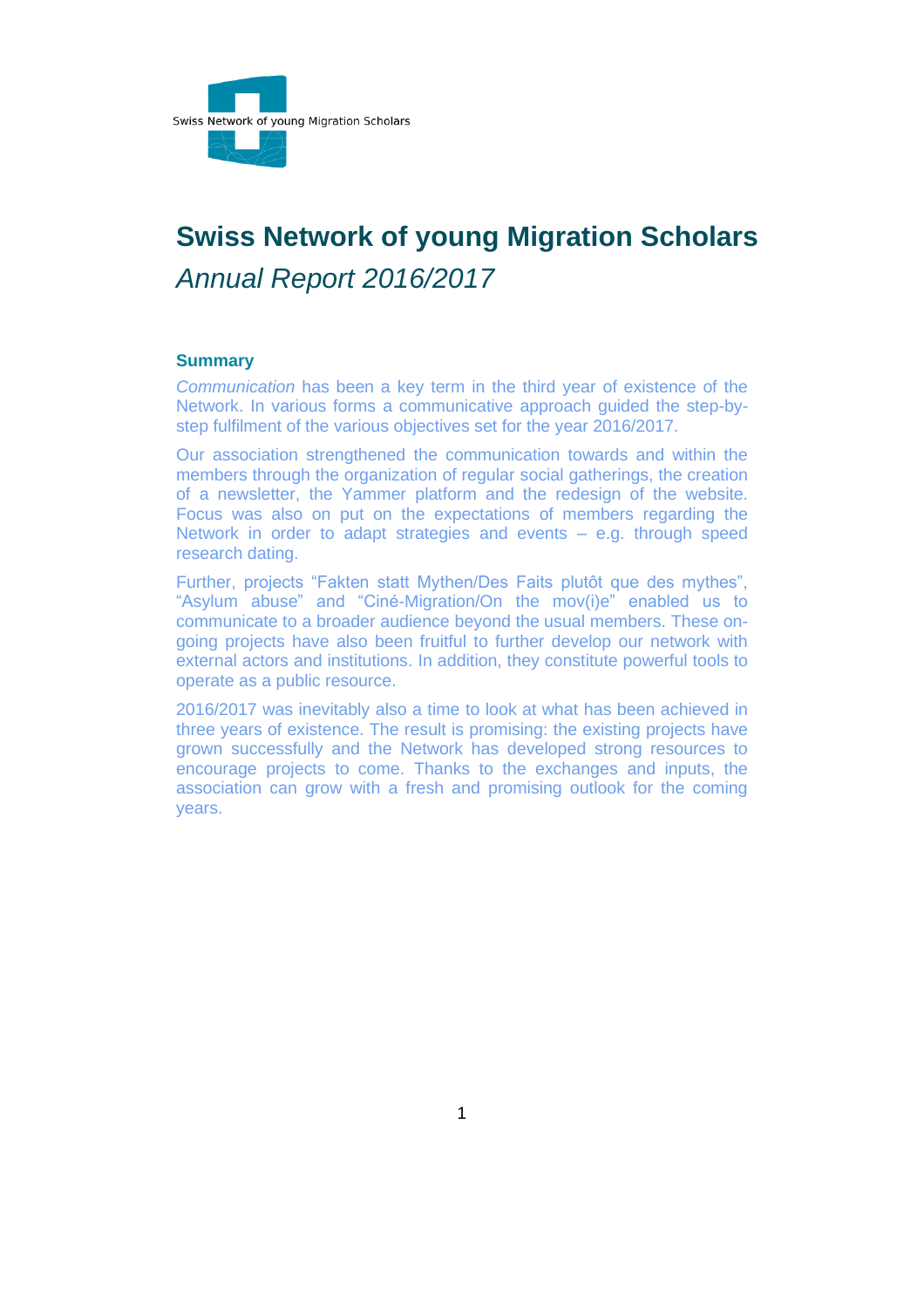

## **Content**

| Summary____________________                                                      |                         |
|----------------------------------------------------------------------------------|-------------------------|
|                                                                                  | 3                       |
|                                                                                  | 3                       |
| 1.2. Working Groups and Activities                                               | 4                       |
| 1.2.1. Collective inter-disciplinary publication on « Asylum abuse »             | $\overline{4}$          |
| 1.2.2. Fakten statt Mythen – Des faits plutôt que des mythes _______ 4           |                         |
|                                                                                  | $\overline{\mathbf{4}}$ |
| 1.3. Executive Committee Responsibilities and Activities _______________________ |                         |
|                                                                                  | $\overline{7}$          |
|                                                                                  | 7                       |
| 2.2.  Finances _______________________________                                   | 8                       |
| 3. Outlook                                                                       | 8                       |

# <span id="page-1-0"></span>**1. Activities**

#### <span id="page-1-1"></span>**1.1. Association**

In its third year of existence, our association organised several activities and events that not only reinforced interconnections between the members but also enlarged our network by addressing a broader audience.

The administrative year started on 22<sup>nd</sup> September 2016 with the general assembly. It was followed by a discussion by Prof. Tobias Eule that opened interesting avenues for reflection on our strategy and goals. It further enabled the members to share their perspectives on how to further develop our activities.

On 25<sup>th</sup> November, the association organized its traditional aperitif at the doctoral meeting of the Centre for Migration Law. As usual, this gettogether enabled new migration scholars to inform themselves about our association and reinforced the connections between the members.

On January 30<sup>th</sup> 2017, the executive committee invited the members to a strategy meeting moderated by Raphaël Rey in order to deepen the ongoing reflection on the future of the association and take decisions on concrete action.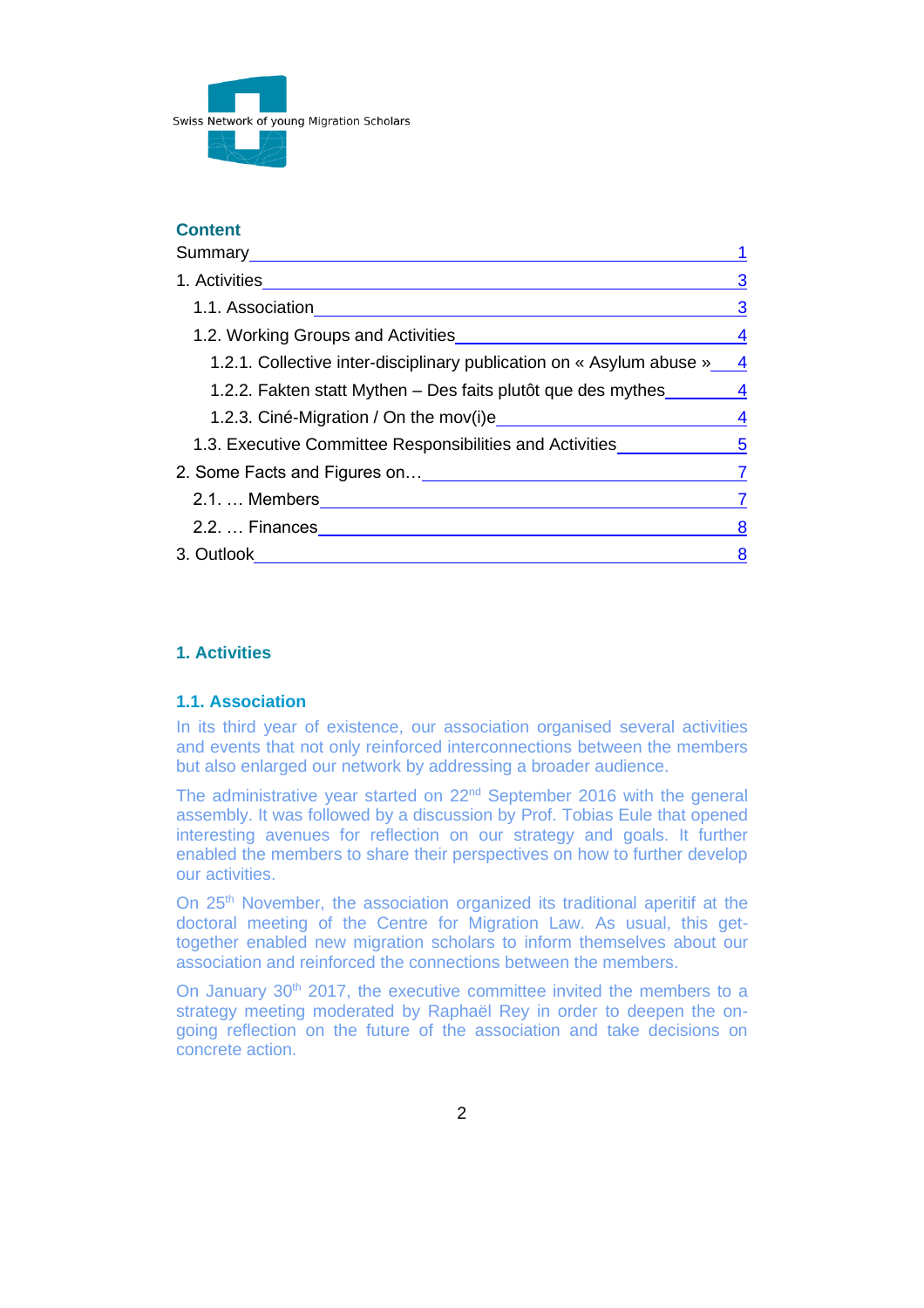

Following this meeting, the executive committee created a Yammer group in order to offer a platform to the members for sharing information and ideas in an interactive way. The executive committee also started to regularly publish a newsletter and to invite the members to join them for a drink after their meetings in order to strengthen information exchange and support networking.

Another pleasing activity was the revival of the working group "Ciné-Migration" and the organisation of a series of three movies in collaboration with the NCCR on the move and Cinématte in Bern. Each of the screening on  $3<sup>rd</sup>$  of April, 22<sup>nd</sup> of May and  $8<sup>th</sup>$  of June were followed by a discussion with invited guests.

Finally, our members have continued to actively write for the blog "Fakten statt Mythen" in collaboration with the Swiss Refugee Council. Thanks to this collaboration, articles that deconstruct the myths associated with migration and asylum continue to be published online every week.

#### <span id="page-2-0"></span>**1.2. Working Groups and Activities**

### <span id="page-2-1"></span>**1.2.1. Collective inter-disciplinary publication on « Asylum abuse »**

In 2016-2017, the project of a collective inter-disciplinary publication addressing the notion and role of abuse in the sphere of asylum in Switzerland has made substantial progress. After the call for contributions in April 2016 the working group "Abuse" decided that the project has sufficient prospect of being realized and should be continued. Based on the proposals the Working Group did a first selection and refined the focus of the contributions as well as the structure during fall 2016. In spring 2017, the Working Group has received the first drafts of the contributions. The deadline for the remaining contributions is in July 2017. Currently the Working Group is reviewing the first drafts and identifying possible experts for the peer review. On 29 September 2017 the editors and the authors will hold a workshop during which the contributions shall be discussed, the common motives clarified and the structure finalized.

## <span id="page-2-2"></span>**1.2.2. Fakten statt Mythen – Des faits plutôt que des mythes**

The blog project "Fakten statt Mythen – Des faits plutôt que des mythes" is already in its second year of existence. On a weekly basis, authors from the Swiss Network of young Migration Scholars and the Swiss Refugee Council (SFH/OSAR) write short and simple articles with the ambition to deconstruct and rectify public myths about asylum. The articles are published every Wednesday on the website of the Swiss Refugee Council (www.fluechtlingshilfe.ch/fakten-statt-mythen). As of the end of June 2017,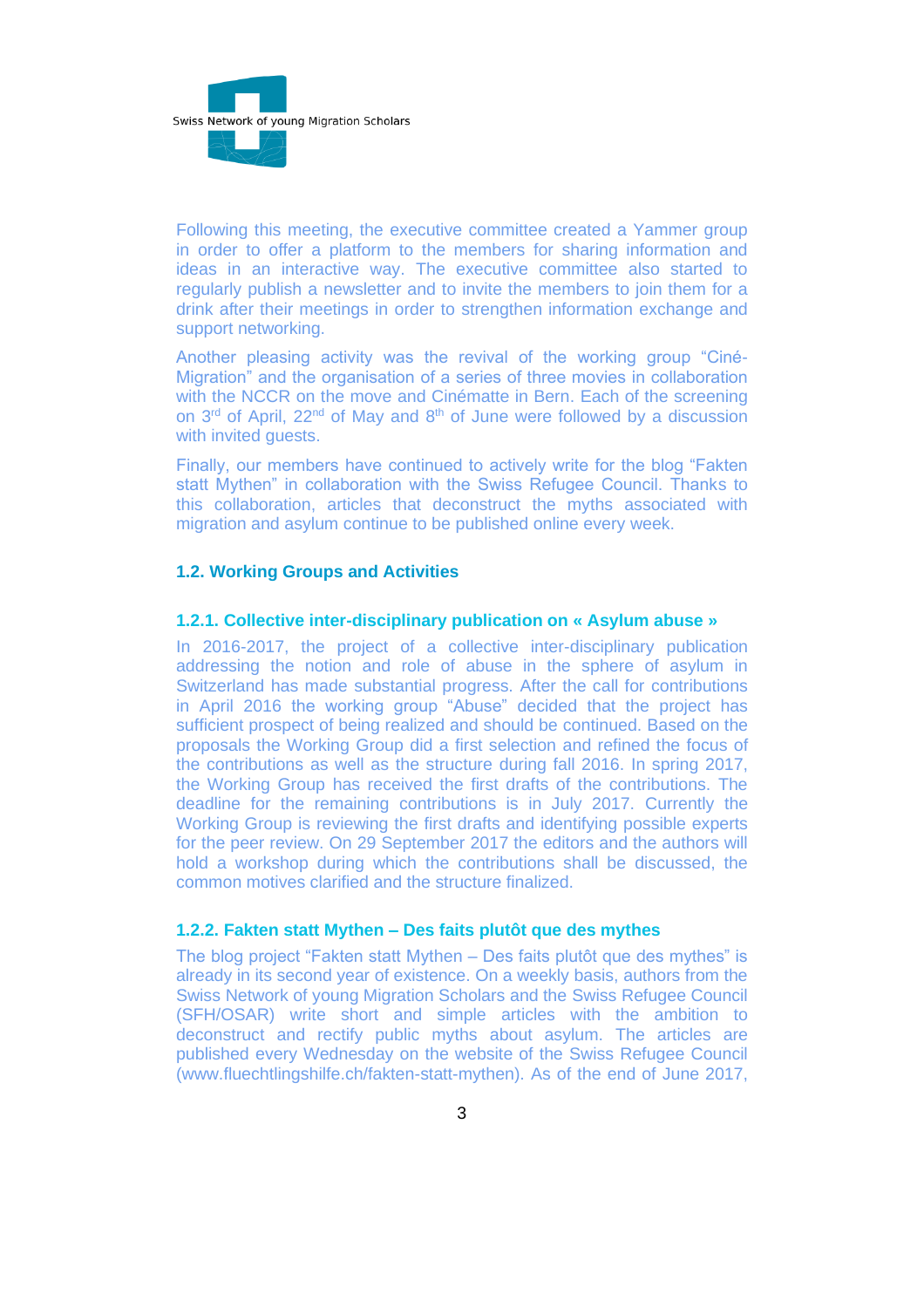

90 articles have been published. Besides the 13 authors from the Swiss Refugee Council, about 20 members of the Swiss Network of Young Migration Scholars already contributed to this project and wrote an article. The feedback on social media and among the public has been very positive and promising. Several authors have been contacted by journalists after their articles appeared.

#### <span id="page-3-0"></span>**1.2.3. Ciné-Migration / On the mov(i)e**

The Ciné Migration Group has been particularly active this year as its members managed to organize the series "on the mov(i)e – a film series on migration" constituting of five movies at the Cinématte in Bern. Between April 2017 and November 2017 movies showing different aspects of migration will be aired. A funding request was successfully addressed to the nccr – on the move to cover the expenses of this ambitious project involving the screenings and discussions with invited guests. It started on 3rd of April 2017 with "Io sto con la sposa", an Italian film which addresses the topic of migration control (the Dublin mechanism in particular) in an original and critical way. It triggered interesting discussions between a public of more than 40 people and the two experts invited: Simon Sontowski, doctoral candidate in human geography at the University of Zurich and volunteer at Alarmphone Schweiz, and Constantin Hruschka, head of Protection at the Swiss Refugee Council. The second screening took place on 22nd May 2017 with "Drachenfutter", a 1987 West German film which enabled the public to discuss the economic and social integration of asylum seekers together with our experts, Harika Yilmaz, from the Autonome Schule in Zürich and Daniel Auer, doctoral candidate at the nccr – on the move from the University of Lausanne. On the 8th of June, we organized the screening of "der Wille zum Mitgestalten", a Swiss movie about the motivations and trajectories of immigrants engaged in politics and elected at the local level. A stimulating discussion followed the movie with Stefanie Kurt, Post-doc researcher at the nccr – on the move from the University of Neuchâtel and Hasim Sancar, elected at the Berner Grosser Rat, who also makes an appearance in the movie.

The organization of these three screenings was a success despite a relatively smaller audience for the third movie. We expect a more important attendance for the last screenings of our series, namely "Raving Iran" on 21 September 2017 and "L'Escale" on the 5th October 2017.

Special thanks have to be directed towards the NCCR, which supported the project with significant financial funding.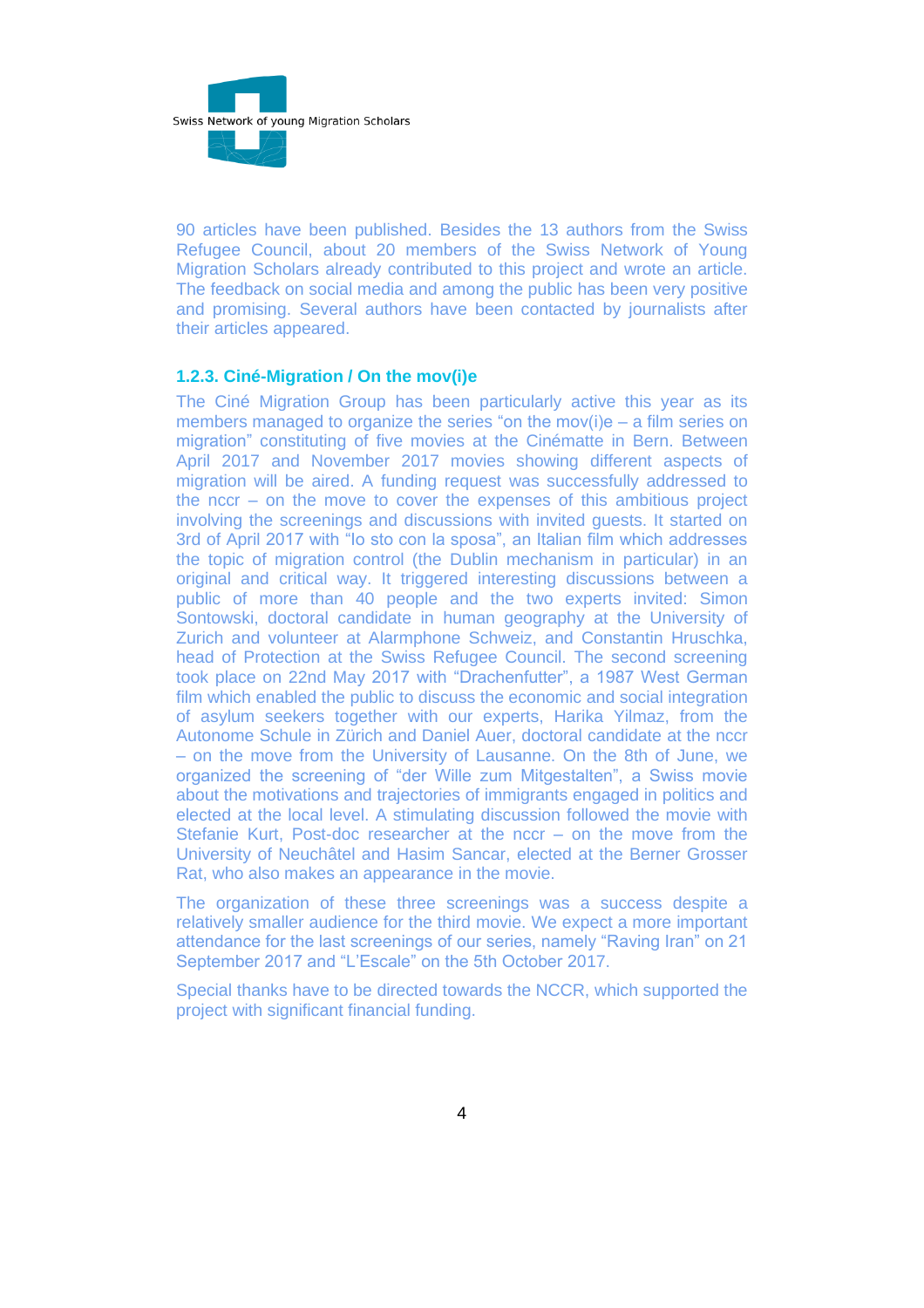

### <span id="page-4-0"></span>**1.3. Executive Committee Responsibilities and Activities**

The executive committee is responsible for various organisational and formal aspects regarding the association. Executive committee members meet every two months in person or alternatively via Skype.

The executive committee is currently composed of the following persons:

- Nula Frei (chairperson)
- Sascha Finger
- Anne Kneer
- Robin Stünzi
- Barbara von Rütte
- Anne-Cécile Leyvraz
- Lisa Borrelli
- Nesa Zimmermann
- Laure Sandoz

Stephanie Motz, Teresia Gordzielik and Katarina Stigwall left the executive committee at the end of the administrative year 2015-2016 and three new members were elected during the 2016 General Assembly: Nesa Zimmermann, Barbara von Rütte and Lisa Borrelli. We thank the leaving board members for their commitment and welcome the new team!

During the year 2015-2016, the executive committee had several discussions on how to better define their responsibilities and where to set their priorities. The strategy meeting helped clarifying these questions. In general, the executive committee is responsible for ensuring the association's well-functioning in accordance to its goals, which are:

- To provide a platform for cooperation, discussion and exchange for Migration Scholars
- To disseminate information and share opportunities regarding Migration Studies Research
- To organize gatherings for academics within the Migration Studies Research
- To function as a public resource on Migration Studies Research.

To this aim, the executive committee has developed several tools and activities in order to reinforce internal and external communication, networking activities and the association's further development. Concretely, the executive committee's main tasks should therefore consist in coordinating and managing the following tools and activities: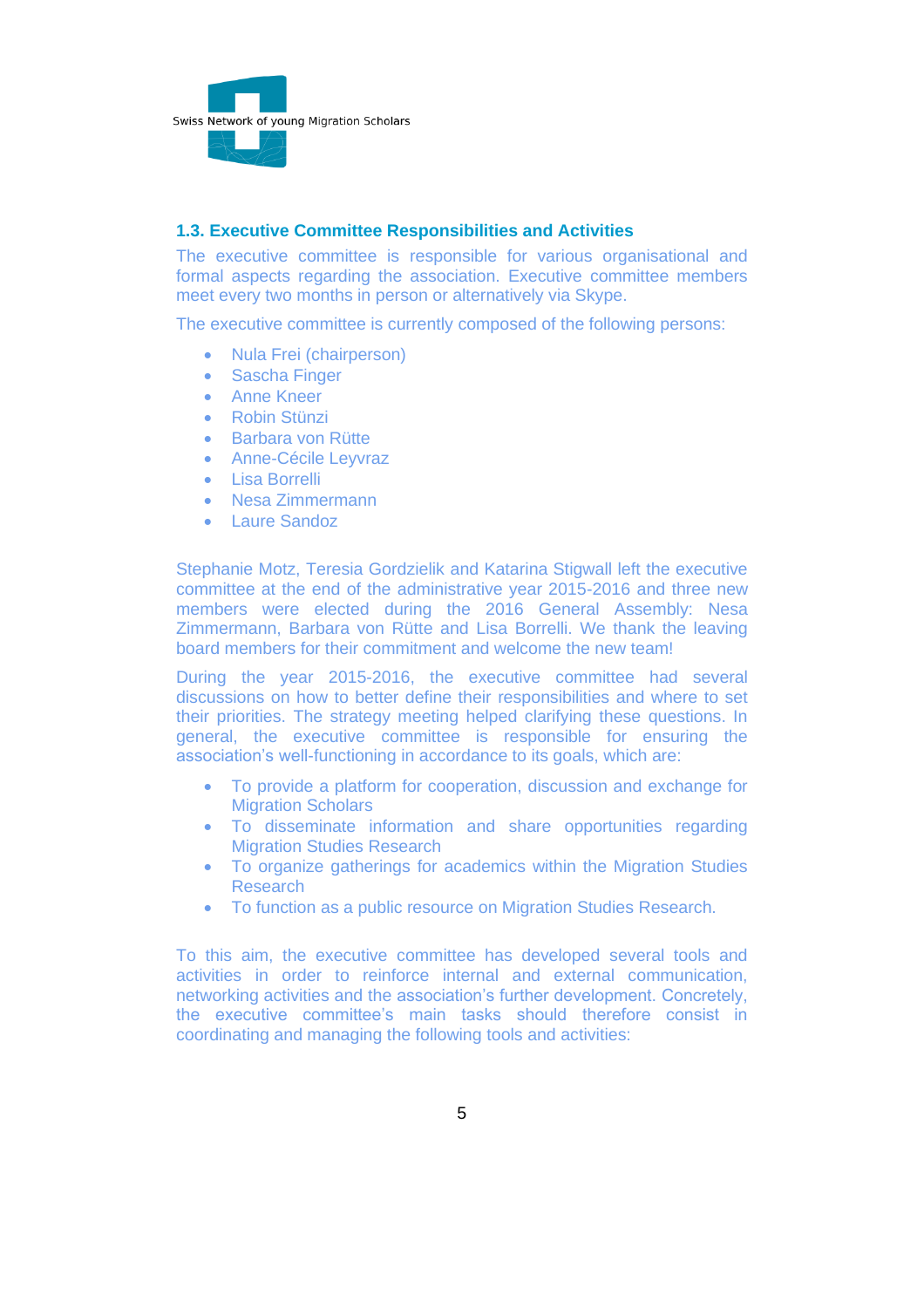

| Internal<br>communication:         | <b>Mailing list</b><br>$\bullet$<br><b>Newsletter</b><br>٠<br>Yammer platform<br>٠                                                                                                                                             |
|------------------------------------|--------------------------------------------------------------------------------------------------------------------------------------------------------------------------------------------------------------------------------|
| <b>External</b><br>communication:  | Website<br>۰<br><b>Activity reports</b><br>$\bullet$<br><b>Twitter account</b><br>۰<br>Blog "Fakten statt Mythen" (in collaboration<br>۰<br>with the Swiss Refugee Council)<br><b>Flyers</b><br>٠                              |
| <b>Networking activities:</b>      | Financial and institutional support for<br>۰<br>members' projects and working groups<br>Organisation of regular get-togethers<br>٠                                                                                             |
| Development of the<br>association: | Management of the association's finances<br>۰<br><b>Contact with new members</b><br>۰<br>Collaboration with other institutions (e.g.<br>۰<br>Swiss Refugee Council, NCCR on the move,<br>Centre for Migration Law, CUSO droit) |

These different tools and activities aim to provide a motivating and supporting environment to the members, in order to enable them to collaborate and develop projects together, as well as engage with and communicate their expertise to a broader audience.

## <span id="page-5-0"></span>**2. Some Facts and Figures on…**

#### <span id="page-5-1"></span>**2.1. … Members**

The association has grown 2016/2017 and consists of 40 members as of 30 June 2017. Members are PhD students, post-doc researchers and one associate professor. They come from different Universities such as Geneva, Neuchâtel, Fribourg, Lucerne, Berne, Zurich, Basel or St. Gallen, as well as different disciplines such as law, anthropology, sociology, geography or history. Further, an international atmosphere is created, as members come from three different language regions of Switzerland and other European Member States.

A number of members are organized in the three working groups with six members participating in the project "Abuse", five members participating in the ciné-Migration and about ten members participating as authors in the blog project "Fakten statt Mythen".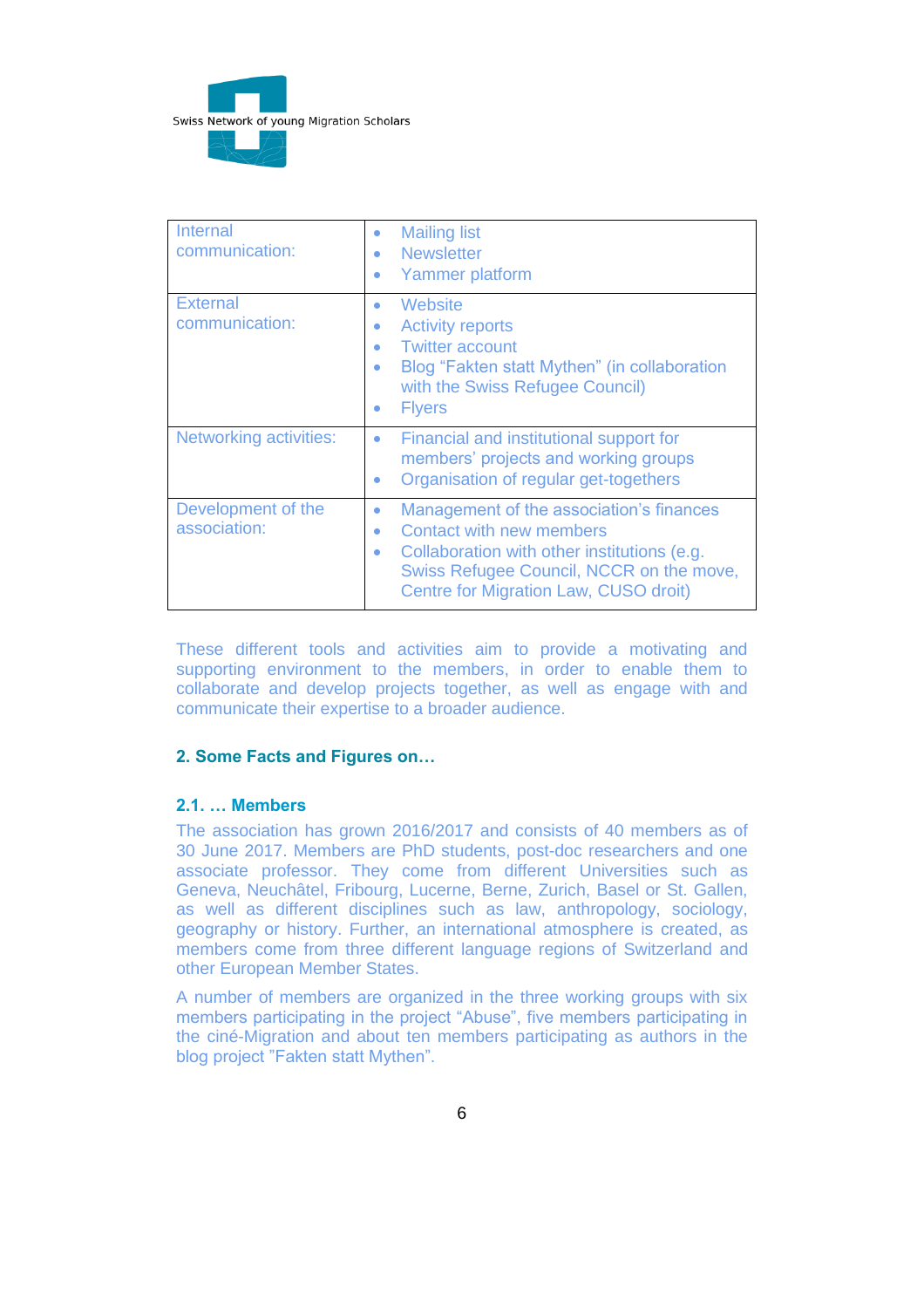

With the objective of promoting members' research activities and thereby creating better visibility and transparency of their activities as well as of those of the association, each interested member provided a member profile on our website. In addition, the association created a yammer group with the aim to provide quick and easy accessible information and connection possibilities. With the email-list, the website and the yammer group, the association can provide diverse possibilities to communicate.

# <span id="page-6-0"></span>**2.2. … Finances<sup>1</sup>**

| in CHF                                               | expenses | <b>revenues</b> |
|------------------------------------------------------|----------|-----------------|
| Balance from the previous year                       |          | 2040.45         |
| <b>NCCR Contribution</b>                             |          | 1000.00         |
| <b>Membership Fees</b>                               |          | 1175.00         |
| Aperitif General Assembly (22.9.2016)                | 250.00   |                 |
| <b>Aperitif CDM Doctoral Seminar</b><br>(25.11.2016) | 176.90   |                 |
| Gifts for leaving board members                      | 95.15    |                 |
| <b>Total Revenues and Expenses</b>                   | 522.05   | 4215.45         |
| <b>Balance</b>                                       |          | 3693.40         |

## <span id="page-6-1"></span>**3. Outlook**

In its fourth year of existence, the association will pursue its activities by ameliorating the already existing tools and by actively encouraging the development of projects and collaborations among the members. We will stay committed to our aim of providing a platform for exchange and networking for our members and will therefore continue to organise gatherings and social events. We will also reinforce internal online communication on Yammer and through the newsletter. In addition, we will continue to function as a public resource on Migration Studies Research by regularly sharing our expertise on the blog "Fakten statt Mythen", by informing about migration issues on our website and twitter account and by organising public events. In particular, the working group "ciné-migration" has already planned several movie screenings and discussions for the coming months.

<sup>1</sup> Covering the period from 15<sup>th</sup> July 2016 to  $30<sup>h</sup>$  June 2017.